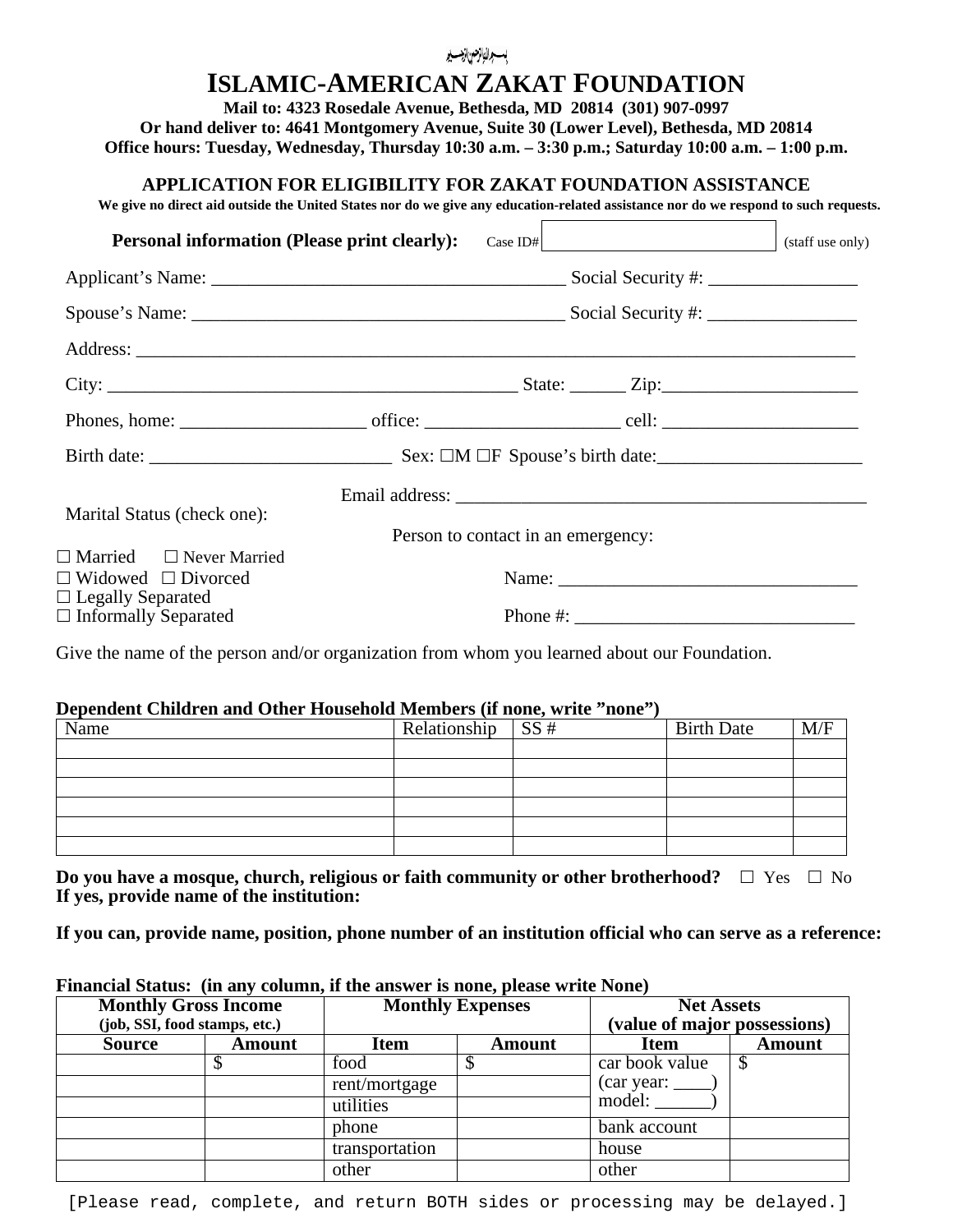**Have you received assistance from or applied to other sources?**  $\Box$  Yes  $\Box$  No

#### If yes, list the sources:

**Situation** (Attach additional pages as needed.) (PLEASE BE SPECIFIC): (1) Describe purpose for which aid is sought. (2) State what caused you to be in need. (3) Give specific dollar amount for each need for which aid is sought. (4) State how assistance from the Zakat Foundation for all or part of the total will meet your need.

## **Please read the following carefully before signing.\***

I (and, if appropriate, my spouse) have read and signed the accompanying notice of disclosures and waivers. **I/we attach a copy of my/our photo I.D., such as a driver's license or passport and any verifying documents related to this request.** I/we grant the Islamic-American Zakat Foundation permission to contact my masjid and my witnesses for purposes of verifying and/or supplementing the information in this application. I/we also understand that the Zakat Foundation may seek my or another local masjid's cooperation in resolving my situation and that I/we may be asked to participate in the MEDINA program as a condition of any grant or assistance. I/we solemnly witness that there is no god but Allah and that Muhammad is His messenger and that the foregoing information is true to the best of my/our knowledge.\*

Applicant's(s') signature(s) Date

Witnesses: [Witnesses must be **UNRELATED** to applicant, or to the creditors, or to each other and must not live in the same household as each other or as applicant. No more than one witness may be from a social service agency.] [PLEASE PRINT CLEARLY.]

\_\_\_\_\_\_\_\_\_\_\_\_\_\_\_\_\_\_\_\_\_\_\_\_\_\_\_\_\_\_\_\_\_\_\_\_\_\_\_\_\_\_\_\_\_\_\_\_\_\_\_\_\_\_\_\_\_\_\_\_\_\_\_\_ \_\_\_\_\_\_\_\_\_\_\_

We the undersigned solemnly witness that there is no god but Allah and that Muhammad is His messenger, and that the above information is true to the best of our knowledge.\*

| (1) Name: $\frac{1}{2}$ $\frac{1}{2}$ $\frac{1}{2}$ $\frac{1}{2}$ $\frac{1}{2}$ $\frac{1}{2}$ $\frac{1}{2}$ $\frac{1}{2}$ $\frac{1}{2}$ $\frac{1}{2}$ $\frac{1}{2}$ $\frac{1}{2}$ $\frac{1}{2}$ $\frac{1}{2}$ $\frac{1}{2}$ $\frac{1}{2}$ $\frac{1}{2}$ $\frac{1}{2}$ $\frac{1}{2}$ $\frac{1}{2}$ $\frac{1}{2}$ |  |  |
|-----------------------------------------------------------------------------------------------------------------------------------------------------------------------------------------------------------------------------------------------------------------------------------------------------------------|--|--|
|                                                                                                                                                                                                                                                                                                                 |  |  |
|                                                                                                                                                                                                                                                                                                                 |  |  |
|                                                                                                                                                                                                                                                                                                                 |  |  |
|                                                                                                                                                                                                                                                                                                                 |  |  |
|                                                                                                                                                                                                                                                                                                                 |  |  |
|                                                                                                                                                                                                                                                                                                                 |  |  |
|                                                                                                                                                                                                                                                                                                                 |  |  |
|                                                                                                                                                                                                                                                                                                                 |  |  |
|                                                                                                                                                                                                                                                                                                                 |  |  |
|                                                                                                                                                                                                                                                                                                                 |  |  |

**\*Non-Muslims may amend the text to reflect their own religious tradition.**

[Please read, complete, and return BOTH sides or processing may be delayed.]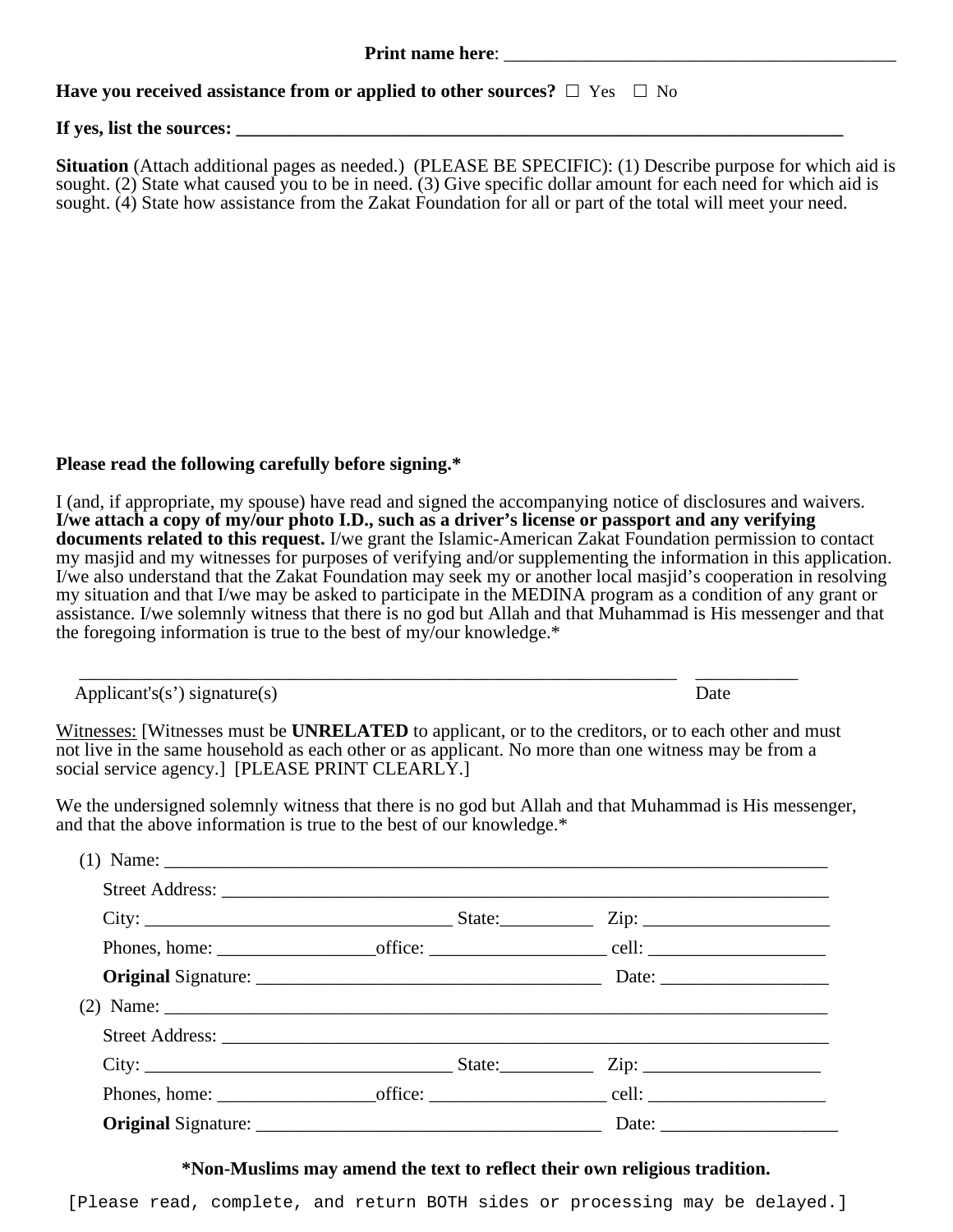بسب والاباتر صن الزجس يو

# **ISLAMIC-AMERICAN ZAKAT FOUNDATION**

**Mail to: 4323 Rosedale Avenue, Bethesda, MD 20814 (301) 907-0997 Or hand deliver to: 4641 Montgomery Avenue, Suite 30 (Lower Level), Bethesda, MD 20814**

#### **MEDINA PROGRAM DISCLOSURE AND WAIVERS FORM**

This document is a part of the Islamic-American Zakat Foundation ("the Foundation") application process. No application will be considered unless this form has been read and signed by the applicant. This is an explanation of the procedures of the Islamic-American Zakat Foundation and the conditions under which applications will be considered. By applying to the Islamic-American Zakat Foundation you are agreeing to the terms and conditions in this agreement.

The Foundation will attempt, within the limited resources available to it, and subject to its policies and the discretion of the Review Committee, which makes the decision regarding granting of funds, to assist applicants seeking zakat and/or sadaqa. It is our hope to address not only short-term financial needs, but chronic needs that may underlie financial needs. Accordingly, any applicant may be required to participate in the MEDINA program in order to qualify for assistance. In areas where the MEDINA program is offered, applicants for repeat assistance are automatically applicants for participation in the MEDINA program. The MEDINA program aims to personalize client relationships with the Foundation through the assignment of a Case Manager and, in some cases, a volunteer "Ansar" who will meet with the client, at least by telephone and possibly in person, to assess and evaluate client needs. The Case Manager will be the client's link to the Review Committee. The case worker has been trained in the Zakat Foundation procedures and provided with a resource manual and will seek to establish a brotherly relationship with the applicant and may also be able to refer applicants to professionals and other resources.

In addition to personalizing the services of the Foundation, the MEDINA program aims at helping applicants maintain self-sufficiency. Although there may be cases where financial assistance alone is offered, the Foundation expects that in most cases additional needs such as training, referrals, and/or counseling, may be appropriate and will, when possible, seek to provide such services.

All applicants agree to cooperate with their assigned Ansar in the evaluation of their application and understand that financial assistance may be conditional on accepting training, referrals, counseling or other services that may be offered by or through the Zakat Foundation. By applying for assistance, all applicants grant consent to the Islamic-American Zakat Foundation to contact witnesses and their masjid and to perform any investigations or checks to verify, detail, or supplement information provided. The Foundation agrees to hold all information thus obtained confidential and to share it only with the Review Committee and such agents of the organization or other service agencies, including mosques or other houses of worship local to the applicant, as may be necessary to meet the needs of the applicant.

[please initial here:\_\_\_\_\_\_\_]